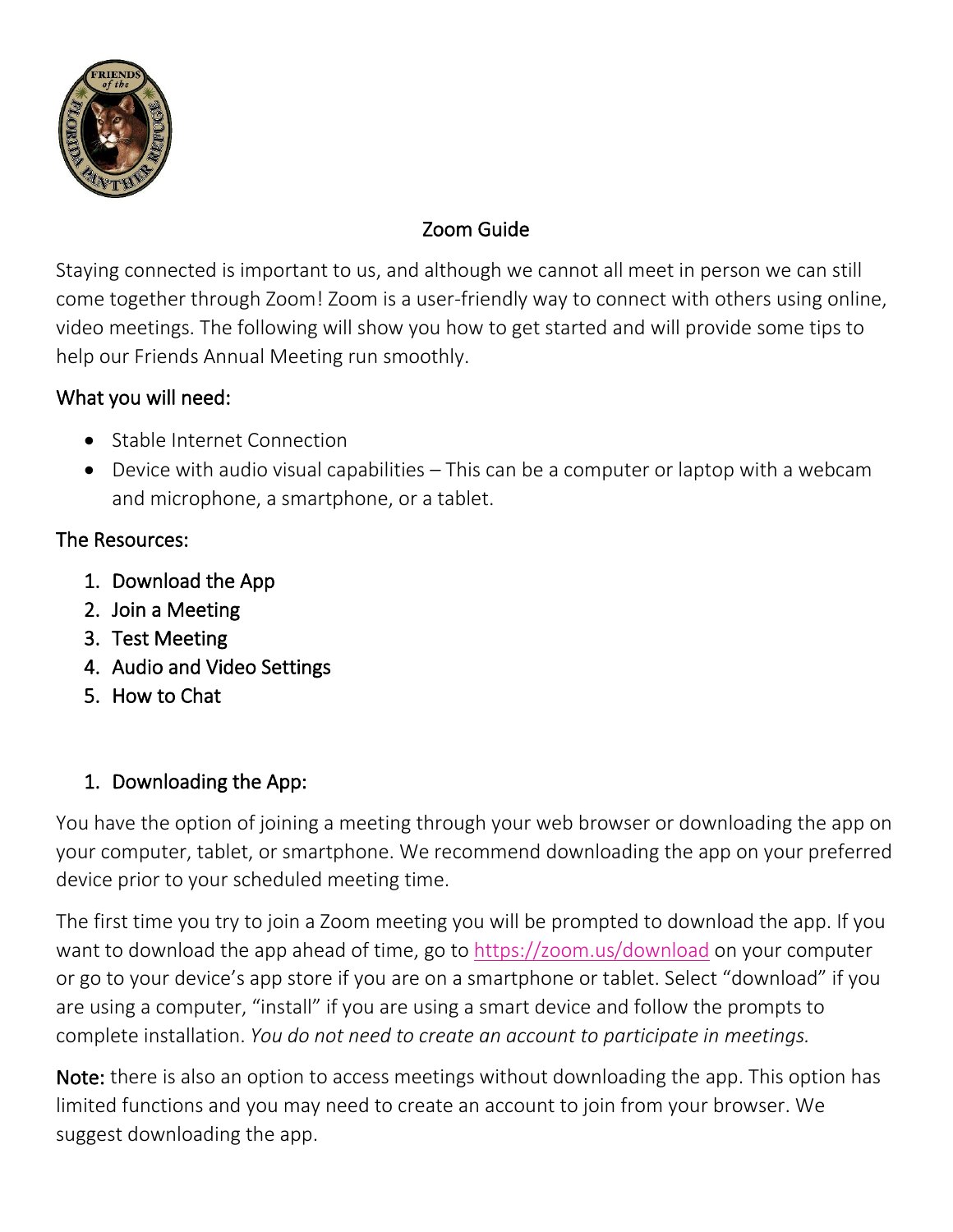#### [Here is a quick how-to for joining your first meeting!](https://www.youtube.com/watch?v=https://www.youtube.com/watch?v=9isp3qPeQ0E9isp3qPeQ0E)

#### 2. Joining a Meeting:

You will receive an email with a link to join the meeting (circled in red below). We suggest joining the meeting at least 5 minutes ahead of the scheduled time to allow for any technical delays or issues that may occur. You may need to wait for the host to let you into the meeting.

| $\leftarrow$   | a outlook.office365.com/mail/search/id/AAQkADJhOTIhMzBILTkxOTktNGRjNy1iMWU5LWY3ZWY1N2JjNzZkZQAQAAYsOfezxHFGhnwSHREF86w%3D<br>C<br>$\curvearrowleft$                                                                                             | $\mathcal{L}$<br>$\equiv$<br>⊕ ☆<br>o |  |
|----------------|-------------------------------------------------------------------------------------------------------------------------------------------------------------------------------------------------------------------------------------------------|---------------------------------------|--|
| 自              | All Team Meeting July 8 2020                                                                                                                                                                                                                    | Add a message to Annette-Winkler (c   |  |
| $\odot$        | Wed 7/8/2020 2:00 PM - 3:00 PM No conflicts                                                                                                                                                                                                     | 7 Maybe<br>$\checkmark$ Yes           |  |
| $\circledcirc$ | https://zoom.us/j/92671495137                                                                                                                                                                                                                   |                                       |  |
| x              | Annette-Winkler invited you Accepted 28, Declined 2, Didn't respond 3                                                                                                                                                                           |                                       |  |
|                | <b>Meeting Details</b><br>Messages                                                                                                                                                                                                              |                                       |  |
|                | ette Winkler is inviting you to a scheduled Zoom meeting.                                                                                                                                                                                       | Organizer                             |  |
|                | Join Zoom Meeting                                                                                                                                                                                                                               | Annette-                              |  |
|                | https://zoom.us/j/92671495137                                                                                                                                                                                                                   | <b>Yes: 28</b>                        |  |
|                |                                                                                                                                                                                                                                                 | James Co                              |  |
|                | <b>ur Clead TID Video Meeting</b><br>JOIT-                                                                                                                                                                                                      | JC.<br>Required                       |  |
|                | Zoom is the leader in modern enterprise video communications, with an easy, reliable cloud platform for video and audio<br>conferencing, chat, and webinars across mobile, desktop, and room systems. Zoom Rooms is the original software-based | Patrick D<br>PD                       |  |
|                | conference room solution used around the world in board, conference, huddle, and training rooms, as well as executive                                                                                                                           | Optional<br>Trisha Gr                 |  |
|                | offices and classrooms. Founded in 2011, Zoom helps businesses and organizations bring their teams together in a<br>frictionless environment to get more done. Zoom is a publicly traded company headquartered in San Jose, CA.                 | Optional                              |  |
|                | zoom.us                                                                                                                                                                                                                                         | Ann Stan                              |  |
|                |                                                                                                                                                                                                                                                 | Optional<br><b>Britt Patte</b>        |  |
|                |                                                                                                                                                                                                                                                 | <b>BP</b><br>Optional                 |  |
|                |                                                                                                                                                                                                                                                 | Kaitlyn D<br>KD                       |  |
|                | Meeting ID: 926 7149 5137                                                                                                                                                                                                                       | Optional                              |  |
|                | Dial in only                                                                                                                                                                                                                                    | Kristen C<br>Optional                 |  |
|                | 1-929-205-6099 US (New York)                                                                                                                                                                                                                    | Jennifer I<br>JR.                     |  |
|                |                                                                                                                                                                                                                                                 | Optional                              |  |
|                |                                                                                                                                                                                                                                                 | Andrea N                              |  |

Once you click the Zoom meeting link, your web browser will launch the page below. If you have downloaded the app, select "Open Zoom Meetings" (circled in red). If you do not want to use the app, select "join from your browser" (circled in purple).

| zoom.us/j/91719354352?pwd=ajlQT2JiRERXNkV0UHBzT1doOEVuZz09#success |                                                                                                                                                                                                                                                                    |                                  |  |  |  |
|--------------------------------------------------------------------|--------------------------------------------------------------------------------------------------------------------------------------------------------------------------------------------------------------------------------------------------------------------|----------------------------------|--|--|--|
| zoom                                                               | Open Zoom Meetings?<br>https://zoom.us wants to open this application.<br><b>Open Zoom Meetings</b><br>incel<br>When system dialog prompts, click Open Zoom Meetings.                                                                                              | English $\sim$<br><b>Support</b> |  |  |  |
|                                                                    | If you have Zoom Client installed, launch meeting. Otherwise developed and run Zoom.<br>If you cannot download or run the application, join from your browser.<br>Copyright @2020 Zoom Video Communications, Inc. All rights reserved.<br>Privacy & Legal Policies |                                  |  |  |  |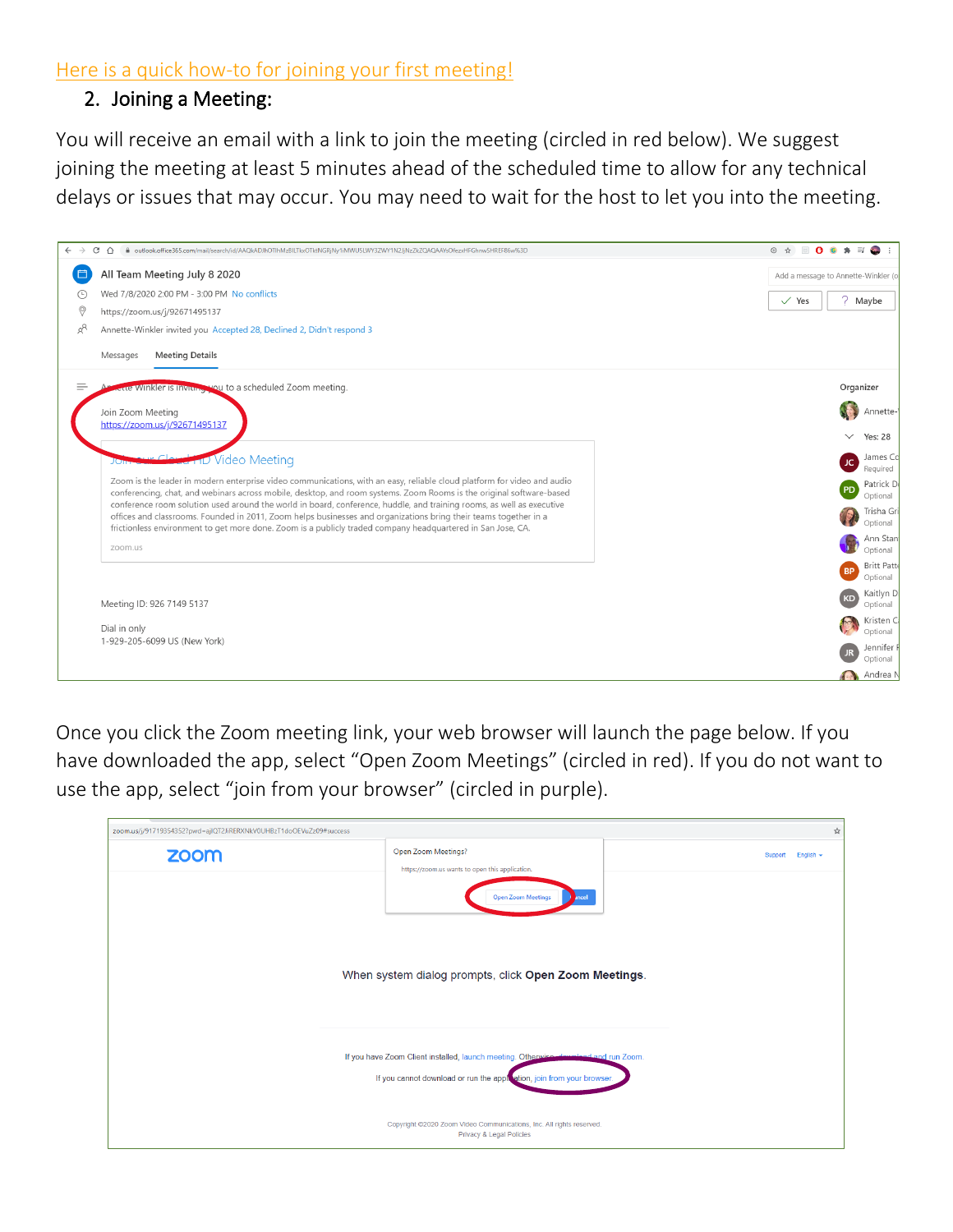When you join your first Zoom meeting online or on the app, you will be asked to enter your name. Please enter the name that you want people to call you! It will be visible to everyone else in the meeting. This can be your first name or a nickname.

| 200m.us/j/96159693055?pwd=MkIwNCtBOTNJMGZGRXREWWxncUd6Zz09#success<br>c<br>⇧ |                                                                                                  |                | ☆ ◎ ◎<br>G      |
|------------------------------------------------------------------------------|--------------------------------------------------------------------------------------------------|----------------|-----------------|
| zoom                                                                         |                                                                                                  |                | Support English |
|                                                                              | C Zoom<br>$\times$                                                                               |                |                 |
| When syst                                                                    | Enter your name<br><b>Your Name</b><br>Jane Doe                                                  | Meetings.      |                 |
| If you have Zoo                                                              | Remember my name for future meetings                                                             | land run Zoom. |                 |
| If you a                                                                     | Cancel<br><b>Join Meeting</b>                                                                    | <b>owser</b>   |                 |
|                                                                              | Copyright @2020 Zoom Video Communications, Inc. All rights reserved.<br>Privacy & Legal Policies |                |                 |
|                                                                              |                                                                                                  |                |                 |

### 3. Audio & Video Settings

Once you have joined the meeting, you can adjust your audio and video settings. In some cases, the person hosting the meeting will adjust the settings for you. In case they leave it up to you, know what to look for to make sure everything works properly before the meeting starts.

Before you enter the meeting, Zoom will ask if you want to use video of yourself during the meeting. Click "Join with Video" so we can see you. You can turn the video off or on later if you change your mind or something comes up. Remember, unless you turn off your video everyone can see you.

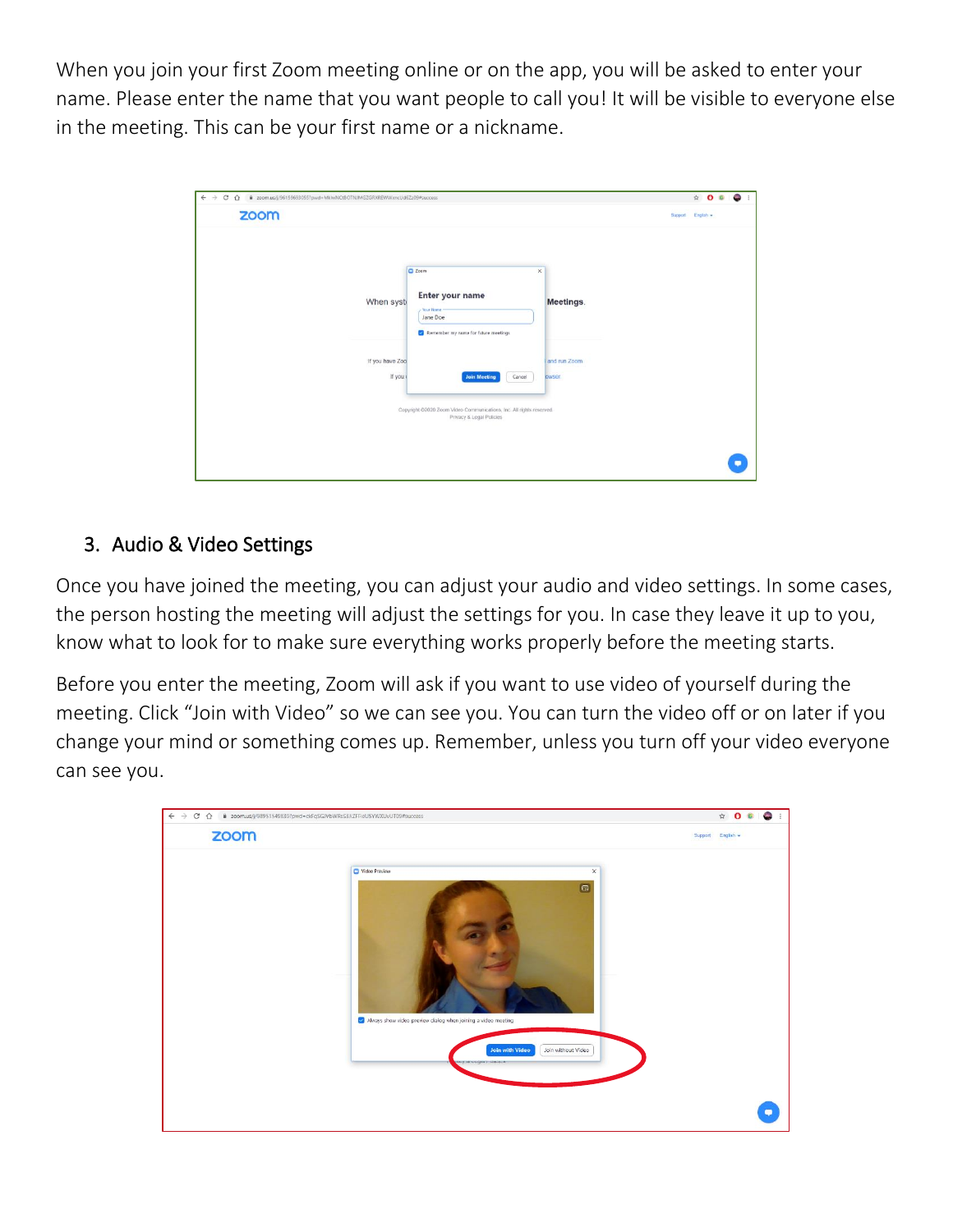Next, Zoom will ask if you wish to join using audio and will ask to use your microphone. Select "Join with Computer Audio," or "Call Over Internet" (both circled in red below) if you are on a mobile device.



Audio is often muted during meetings to minimize interruptions. Mute your audio by clicking the microphone icon (circled in red) in the bottom left corner of the Zoom tool bar. You can also find the video camera icon there to close or open your video.